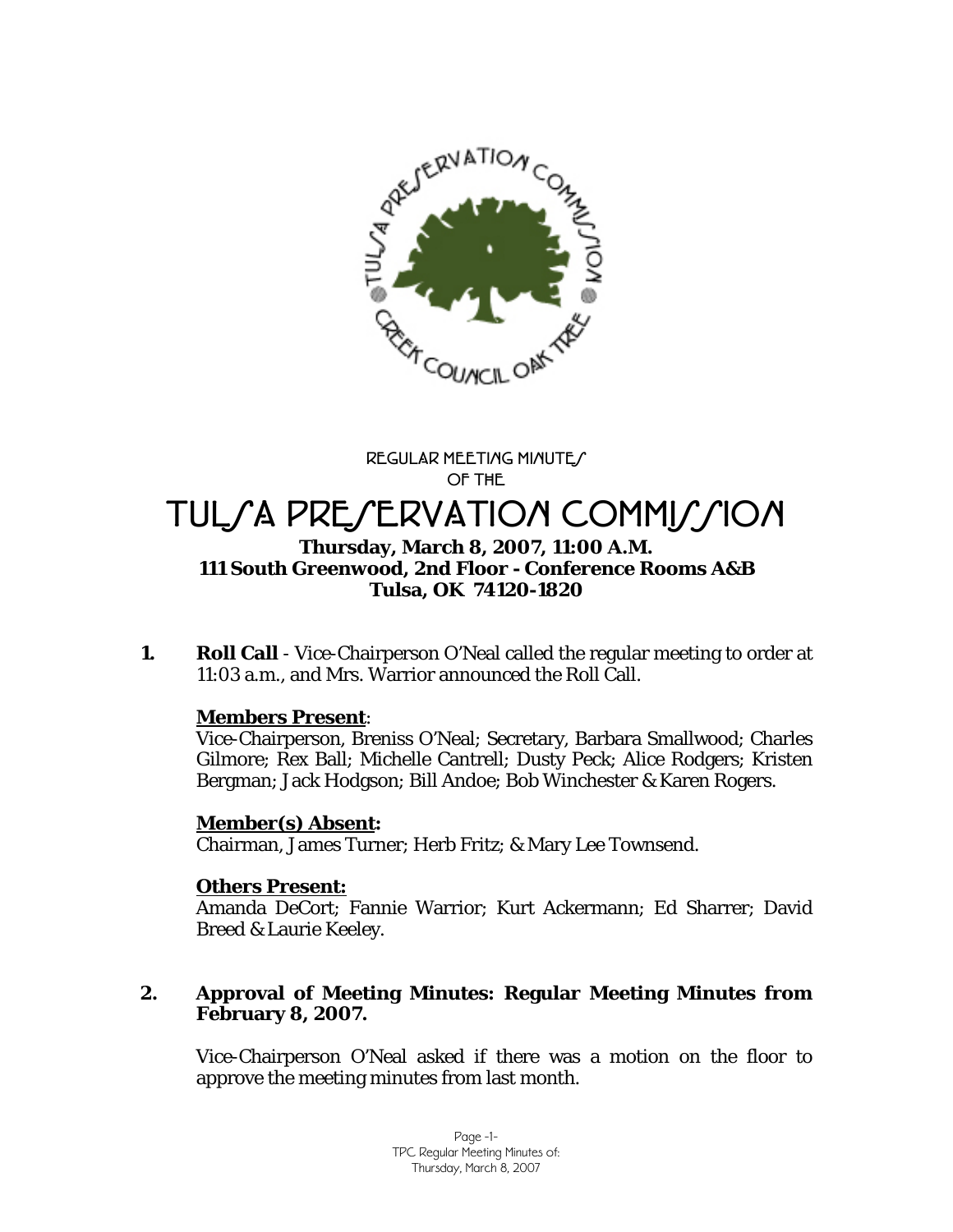Commissioner Gilmore made a motion to approve the Regular Meeting Minutes from February 8, 2007, as presented. Commissioner Peck seconded.

# **Roll Call Vote to Approve Meeting Minutes from February 8, 2007:**

V-Chairperson O'Neal – Aye; Secretary Smallwood – Aye; Charles Gilmore – Aye; Jack Hodgson – Was not present during this vote; Rex Ball – Aye; Bill Andoe – Abstain; Michelle Cantrell – Aye; Dusty Peck – Aye; Bob Winchester –Aye; Karen Rogers –Abstain; & Alice Rodgers - Aye. The motion was **Approved by Majority by members present and voting.** 

# **3. Unfinished Business**

# **A. Historic Preservation Committee Report**

# **i. Announcement of Conflict of Interest**

Vice-Chairperson O'Neal asked the commission if anyone had a conflict of interest with any of the Certificates of Appropriateness (COA) Requests that would be brought before the board for review. No one responded to having a conflict.

# **ii. Applications for Certificate of Appropriateness**

Vice-Chairperson O'Neal briefly informed the COA applicant of the COA processing procedures of how his proposal would be reviewed by the Tulsa Preservation Commission for a final determination.

Vice-Chairperson O'Neal asked Mr. Sharrer to please give his presentation on Mr. Cosgrave's application.

## 1. **1505 S. Owasso Ave.** (North Maple Ridge)

Applicant: Donal Cosgrave Request: Enclose the front porch with screens. Door will be a 32" x 80" wood screen door; door jamb will be wood 1 x 4s; all other framing elements will be 1" wood. Screen mesh will be dark, non-reflective. All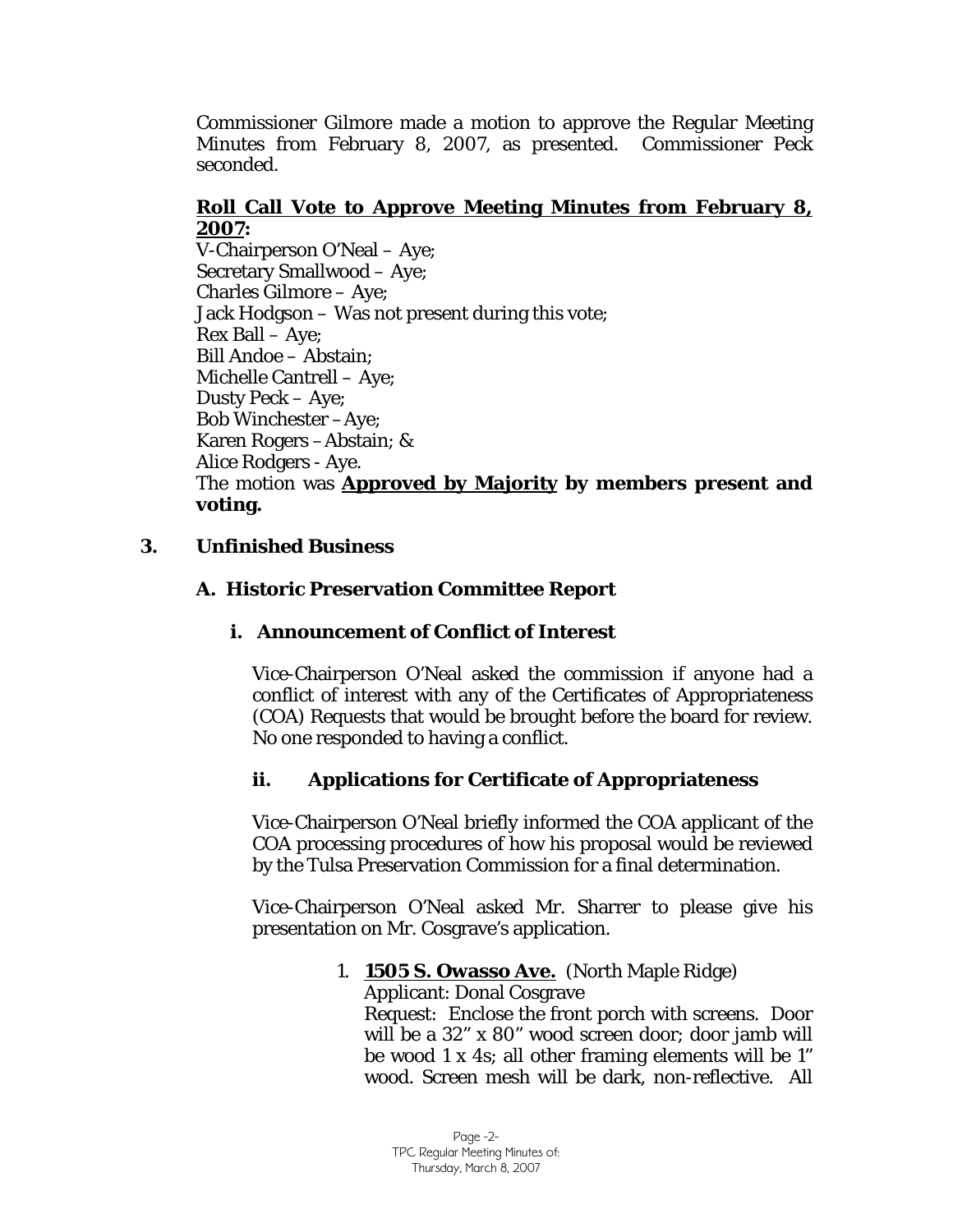construction will be installed as to be removed easily in the future. COA Subcommittee Complete Application Date: 03-06-2007

Mr. Sharrer presented Mr. Cosgrave's Certificate of Appropriateness application to the commission. Photographs and drawings were available for review and a slide presentation was shown of the historic home in North Maple Ridge.

Mr. Sharrer stated that Mr. Cosgrave plans to enclose the front porch of the structure with screens. He stated that the screen mesh will be dark, non-reflective; and that all of the new construction will be installed as to be removed easily in the future.

Mr. Sharrer read the appropriate design guidelines for this proposal, Additions to Existing Structures for the North Maple Ridge District.

Vice-Chairperson O'Neal asked Secretary Smallwood to please give the COA Subcommittee's recommendation(s) on Mr. Cosgrave's proposal. Secretary Smallwood stated that the COA Subcommittee considered Mr. Cosgrave's application to be complete. She stated that the subcommittee recommended by a majority vote at the March 6, 2007 meeting to approve this application with no conditions.

Secretary Smallwood stated that the Subcommittee's decision to recommend approval of this proposal was based on the appropriate design guidelines to for Additions to Existing Structures in the North Maple Ridge district; and that she would like to move for an approval of Mr. Cosgrave's application. Mr. Ball seconded.

Vice-Chairperson O'Neal asked the Commission if there were any further discussion on this proposal. No one responded. Vice-Chairperson O'Neal asked Mrs. Warrior to please call roll.

#### **Roll Call Vote to Approve Donal Cosgrave's application:**

V-Chairperson O'Neal – Aye; Secretary Smallwood – Aye; Charles Gilmore – Aye; Jack Hodgson – Aye; Rex Ball – Aye; Bill Andoe – Aye; Michelle Cantrell – Aye; Dusty Peck – Aye; Bob Winchester –Aye; Karen Rogers –Aye; &

> Page -3- TPC Regular Meeting Minutes of: Thursday, March 8, 2007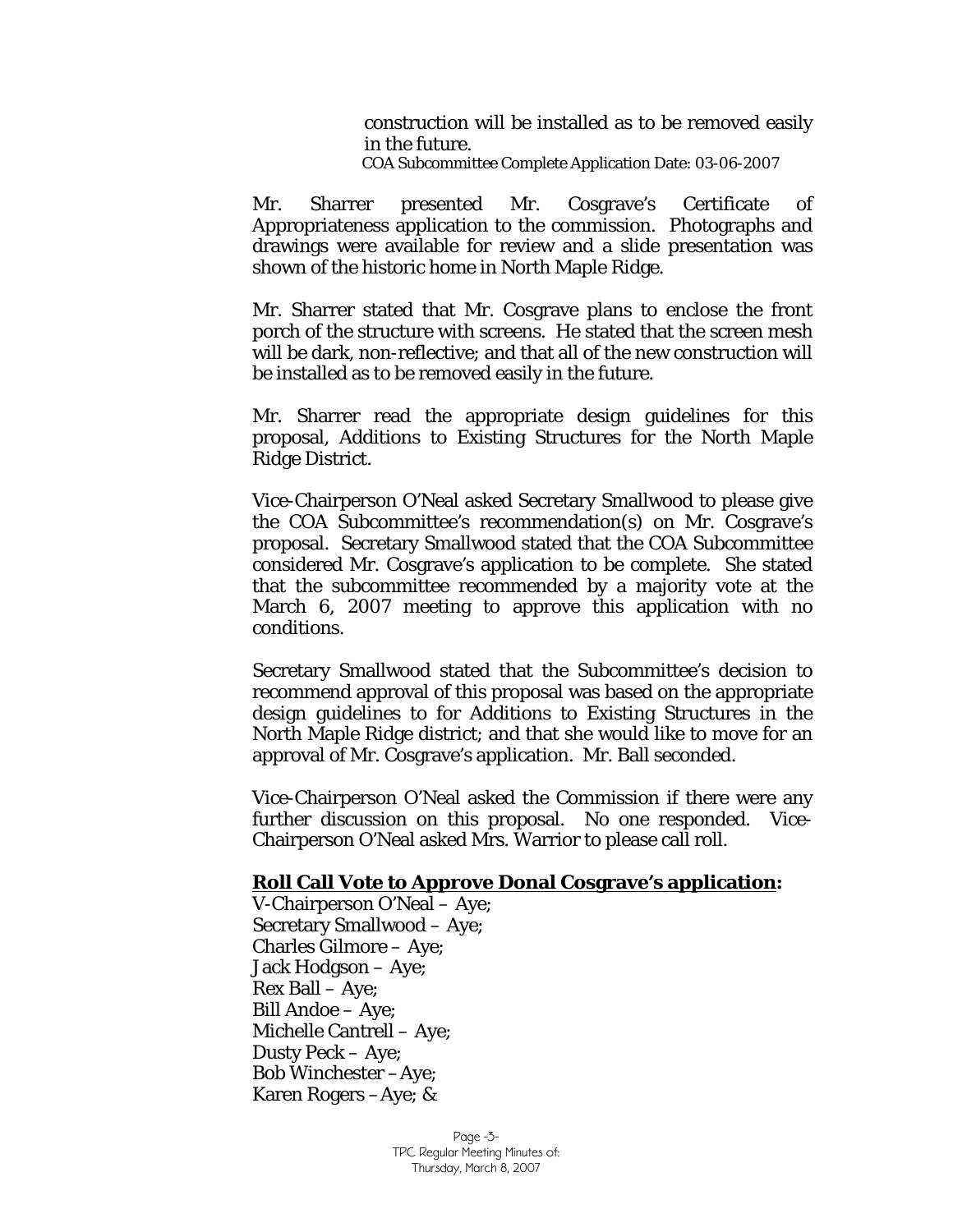Alice Rodgers - Aye.

The motion was **Approved Unanimously by members present and voting.** 

## *The Tulsa Preservation Commission Approved Donal Cosgrave's proposal based on guidelines under B1.0 General Requirements, B1.0.2 & B1.4 Porches, B1.4.1 for the North Maple Ridge Historic District.*

**b. Rules & Regulations –** Commissioner Gilmore stated that he did not have any information to report.

## **c. Program Planning & Neighborhood Conservation** –

Commissioner Ball stated that he did not have any information to report.

# **4. Staff Report**

- Mr. Sharrer presented a power point presentation on previous COAs that the Commission had reviewed and approved over the past few months. The Commission complimented Mr. Sharrer for a job well done.
- ◊ Ms. DeCort announced that Commissioner Herb Fritz has written a 2-page article called "The Pains of Preservation." She stated that the article is about the Tulsa Preservation Commission and that it's going to be placed in the next Tulsa Foundation for Architecture Newsletter. Ms. DeCort stated that Commissioner Fritz' article mostly focused on the changes that have been happening with Commission; and the article said that the Commission has been doing a "hell of a good job." Ms. DeCort stated that she is looking forward to reading the article and that she would like to encourage the Commission to do the same.
- ◊ Ms. DeCort announced that the Philtower Loft conversion has been selected to receive the State Historic Preservation Officer's Merit Award. She stated that the award will be given for the Philtower Loft at the Oklahoma's 19th Annual Statewide Preservation Conference in Guthrie, OK , June 6-8, 2007. The Philtower Lofts project was also nominated by TPC to the National Trust's awards.
- ◊ Ms. DeCort announced that the TPC Annual Retreat will be held at Commissioner Ball's home on Saturday, March 24, 2007.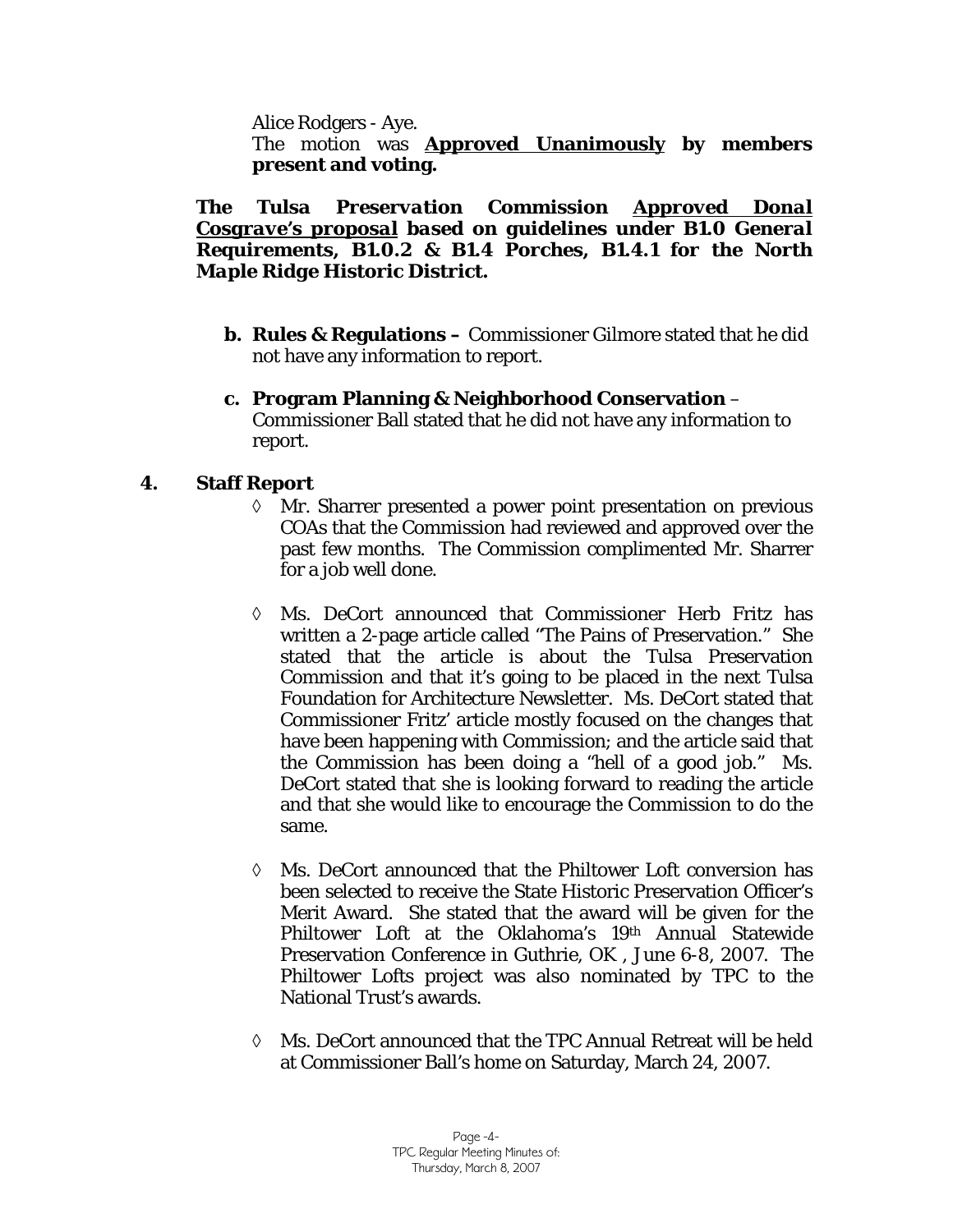- ◊ Ms. DeCort announced that the deadline for Preservation Leadership Training 2007 is March 30. PLT will be held in Owatonna, Minnesota June 23-30, 2007.
- ◊ Ms. DeCort asked the Commissioners to please review the National Register of Historic Places Nominations distributed to them for completeness and accuracy. She stated that the four (4) historic districts for consideration of nomination are:
	- 1) Buena Vista Park Historic District;
	- 2) Carlton Place Historic District;
	- 3) Riverview Historic District ; &
	- 4) Stonebraker Heights Historic District.

Ms. DeCort stated that she would like for the Commission to please review the four (4) historic districts for nomination for errors. She stated that once the nominations have been approved by the Commission that they are sent to the Mayor for her signature, and then sent to the State Historic Preservation Office for the State review board to approve before they go to the Keeper of the Register. Ms. DeCort stated that staff sent a letter out to about 350 residents in the neighborhood to inform them of their districts being considered for nomination.

Ms. DeCort added that the four (4) historic districts will be placed on the TPC April Meeting Agenda for the Commission to vote on.

## **5. Chair Report**

None.

# **6. Absence Report**

None.

#### **7. New Business**

Under the Open Meeting Act, this agenda item is authorized only for matters not known about or which could not have been reasonably foreseen prior to the time of posting the agenda or any revised agenda.

Mr. Breed announced that following several months of preparation, just over two (2) years ago on February 4, 2005 that Southwest Tulsa Chamber of Commerce and the Historical Society have announced their adoption of an Oklahoma Urban Main Street Program. Mr. Breed stated that during the past year the Southwest Tulsa Chamber of Commerce had been successful in completing the process of their application in January, 2007. He stated that the Tulsa Chamber of Commerce has received word that the approval of their application will be formally announced at the Oklahoma Main Street Capitol